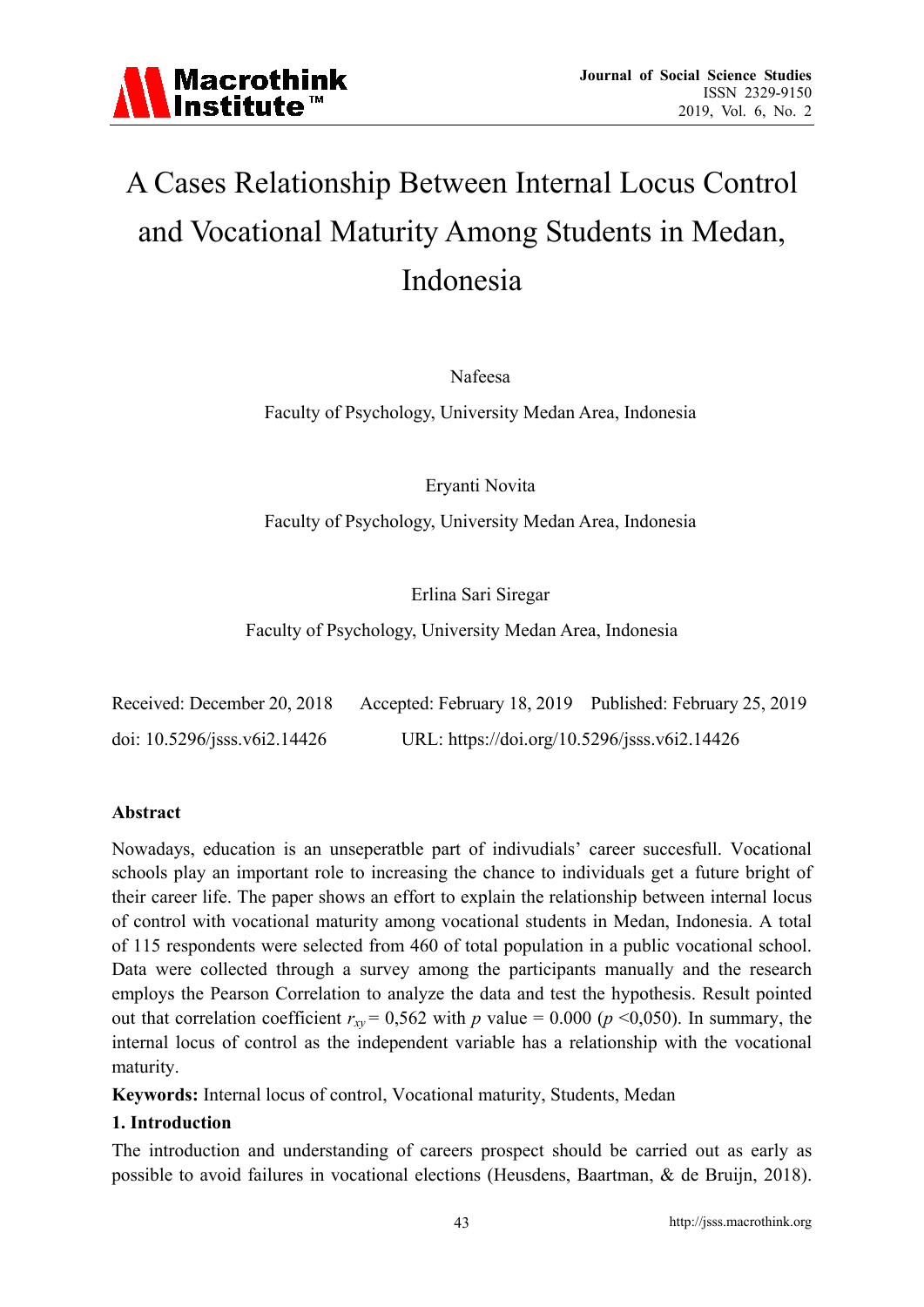

Doubts in choosing a job or education that will be carried out lead to difficulties in determining the direction of job choice, and obtaining employment in the future (Holmegaard, Ulriksen, & Madsen, 2014). In the term of schooling area, students' vocational knowledge is essential, because one of the problems faced by students after completing their studies is related to official and job selection (Ya-wen & Yu, 2017). Vocational Maturity is the achievement of individuals who function as different vocationalities during vocational development, by showing the behavior needed to plan, find information, and provide information about what can be taken to make a career. Vocational knowledge is how success of individuals completing their task of typical vocational development at the stage of vocational development, by showing the behaviors needed to plan vocational, seek information, have insight into the world of work and have an awareness of what is needed in making career decisions (Erman, Sahan, & Balci, 2015).

The quality of vocational selection by individuals is determined by their level of vocational maturity (Komandyahrini, 2008). Therefore vocational maturity is needed by students so that they can choose and prepare themselves to enter a career well (Yang, Liao, & Chou, 2015). Although the Vocational Schools are expected to be able to produce graduates ready for work, in reality, open unemployment is mostly from Medan, Indonesia. According to Badan Pusat Statistik, which is the The Indonesian Government Institution which organizes statistical issue in Indonesia, stated that the unemployment rate in North Sumatra in February 2018 was 5.59 percent or as many as 403 thousand people are unemployed. The number is higher rather than another province such as Aceh, West Sumatra, and Jambi (http:/www.bps.go.id). So, it can be concluded that North Sumatra has the higher rate of unemployment in Sumatra island of Indonesia.

Based on the Super's theory of vocational, individuals' vocational maturity locus of control is one of the factor that influence it. Individiual with a good internal locus of control believe events in their life derive primarily from their own actions (Super, 1953). What happened to him was more caused by factors in him, he felt able to regulate all actions, actions, and environment. Individuals with an internal locus of control are more likely to be active, diligent, resilient, independent, more effective in completing tasks and more sensitive to information that is relevant to their situation. That is why they are more likely to be responsible for their mistakes and failures (Solomon & Oberlander, 1974). Hence, students who have an internal locus of control, when faced with vocational elections, then they will make an effort to recognize themselves. This paper is aiming to identify the relationship between the internal locus of control and vocational maturity of vocational students in Medan, Indonesia. Theories, methodology, and the result of the study will be discussed further.

# **2. Theory and Related Works**

Making the vocational choices for each individual can provide an understanding of oneself, self-concept as time passes. Career satisfaction can be sought with work roles, and moreover, individuals can also express and apply self-concept by working (Super, 1953). According to Super (1953), career development emphasizes the importance of developing a self-concept. Then, this self-concept can change according to new experiences in each period. So, Super states that career development is a struggle that every individuals should face in their lifetime. According to Rotter (1954), locus of control affecting the learning process of individuals, but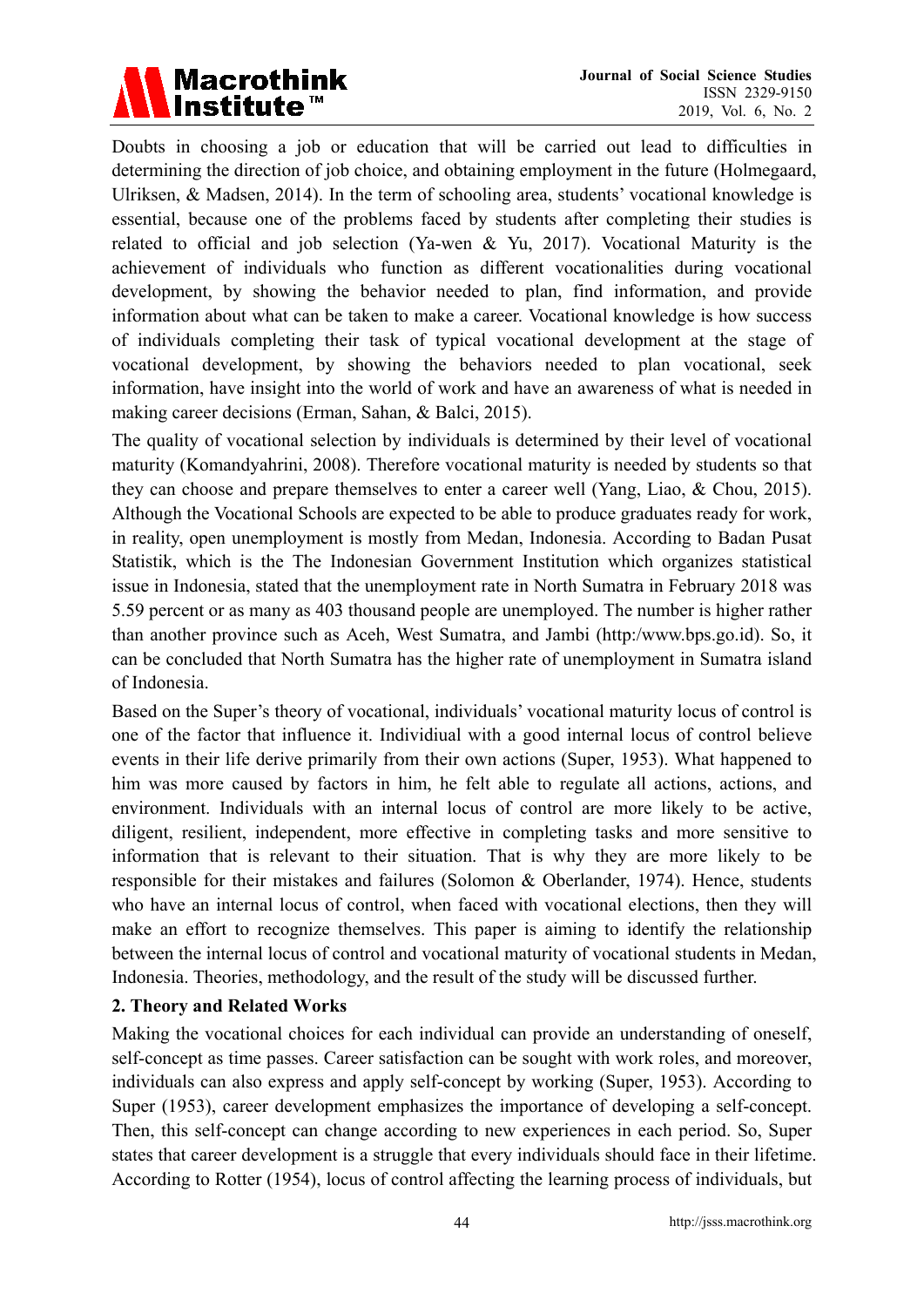

in different situations, also it explains how the individual attach events to their behaviors in a given situation.

Locus of control can be illustrated as a characteristic of an individual who can regulate one's level of motivation. Locus of control can be divided into two parts, namely internal and external. Internal locus of control refers to the effort and ability of one person to do something. In contrary, the external locus of control is for an individual to see other people who are more powerful or strong and encourage him to be better. An individual who has a high internal locus of control, then he will be responsible for his future and overcome any problems faced. So they assume that all situations are under their control (Rotter, 1954).

The relationship between locus of control and vocational maturity has been studied recently by researchers. A study by Akpochafo (2017) reported that locus of control has a correlation towards career decision making among secondary school students in Delta State of Nigeria. The research is organized. Moreover, Bahtiar (2017) organized a research to sought the relationshop between of locus of control and the career maturity of twelfth grade students of the accounting program in private vocational high schools. Yet, the result pointed out a similar expression between the studies' purpose and the outcome.

Munawir et al. (2018) conducted a study that investigate the affect of internal locus of control towards the career maturity of high school students. The study proposed that internal locus of control has a perception that the measures themselves would produce a positive thing that makes their work more successful. Then, Zahra and Malik (2018) designed a research to explore the relationship between self-concept and career maturity in high school students. The result pointed out a significant strong positive correlation between self-concept and career maturity among high school students. Then, Ulas and Yildirim (2018) conducted a study to determine the relationship between locus of control and career decision-making self-efficacy among final-year Turkish undergraduate students across various departments. The result found that relationship between locus of control and career decision-making self-efficacy was significant. To conclude, locus of control is convinced to have a strong relationship towards vocational maturity. Table 1 shows the summary of several previous studies regarding this issues.

|    | No. Author (Year)          | Objective                                         | Findings |
|----|----------------------------|---------------------------------------------------|----------|
|    | Akpochafo (2017)           | locus of control and career decision making       | Positive |
|    | Bahtiar (2017)             | locus of control and the career maturity          | Positive |
| 3. | Munawir et al. (2018)      | internal locus of control and the career maturity | Positive |
| 4. | Ulas and Yildirim $(2018)$ | locus of control and career decision-making       | Positive |
|    | Zahra and Malik (2018)     | self-concept and career maturity                  | Positive |

Table 1. Studies related to locus of control and vocational maturity

# **3. Methodology**

The study conducted by using the quantitative approach to gather the data from the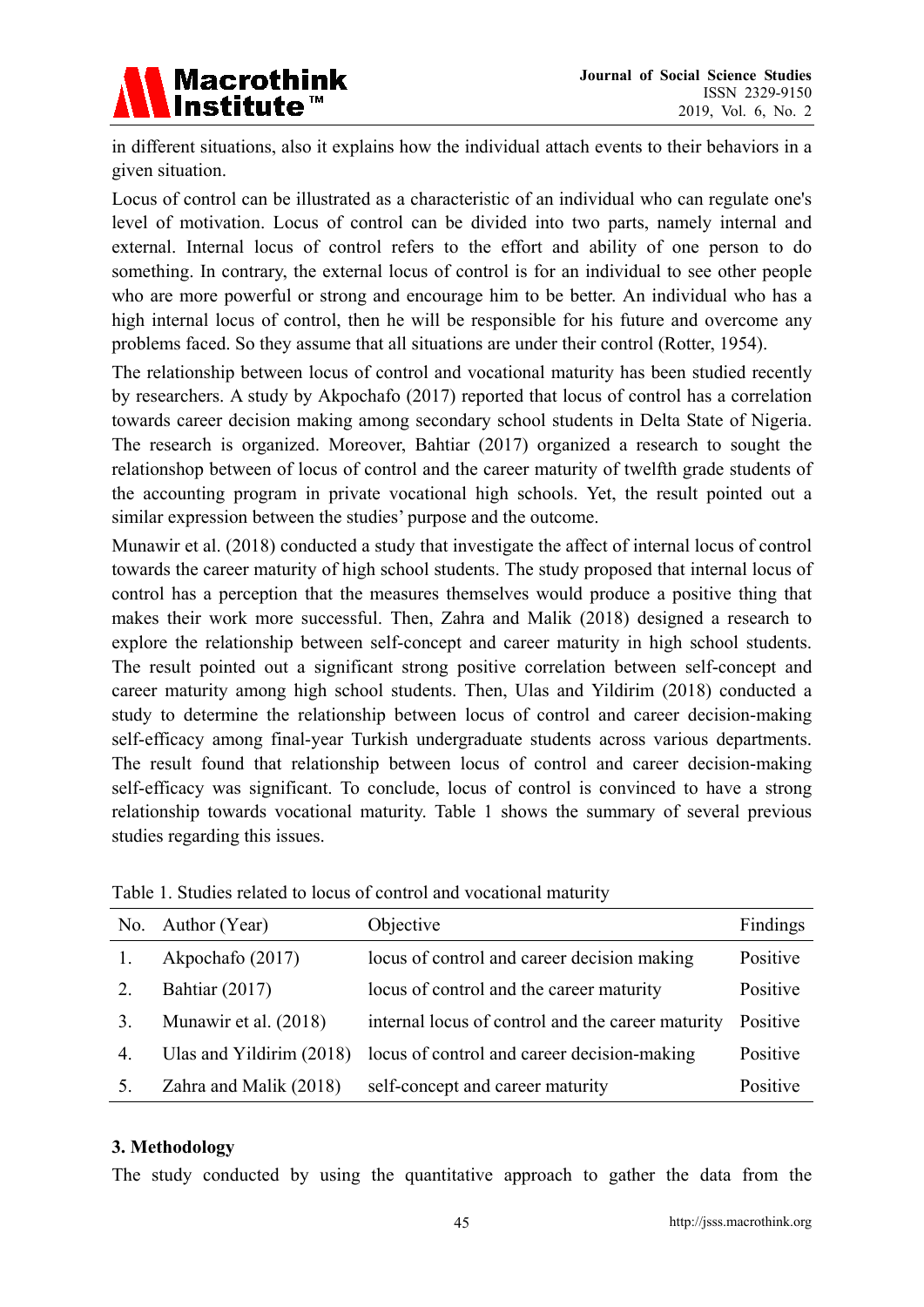

respondents. This study wanted to find out the relationship between the internal locus of control and vocational maturity in students in the city of Medan. As causal research, the dependent variable (Y) that will be used in this study is vocational maturity while the independent variable  $(X)$  is the internal locus of control. According to Figure 1, Hypothesis 1 (H1) is the hypothesis that indicates that internal locus of control has a positive relationship towards vocational maturity.



Figure 1. Conceptual framework of the study

Lau (1988) defined locus of control as self-control relating to matters relating to behavioral problems of the individual concerned. Individuals with high self-control will see that they can control their behavior. This opinion is supported by Sarafino and Smith (2014) which stated that individuals with internal locus of control believe that successes and failures that occur in life

depend on themselves. Thus, in this research, internal locus of control defined as the individual's beliefs about events that influence his life due to his behavior so that he can be controlled by himself. Vocational maturity is a series of roles or positions which include activities in work, leisure time, voluntary work and education (Seligman, 1994). Individuals should pass a stage of development that includes long periods of time to settle on a particular career (Winkel & Hastuti, 2004). Hence, this study accounts vocational maturity as the crucial part that influences the career development of the individual.

Medan is the capital city of the North Sumatra and the fourth largest city in Indonesia behind Bandung, Surabaya, and Jakarta (A. H. Lubis, Idrus, & Sarji, 2018). There are numbers of the vocational school in Medan, Indonesia. The research selected one of public vocational school in Medan with total population 460 of 12th grade students. Arikunto (2006) suggested that if the population is less than 100 people, thus the total sample would be total population of study, but if the number of subjects is large, it can take between 10-15% or 20-25% or more. Based on the population number of 460 people, the research took a sample of 25%, then obtained a sample of 115 students by employing Simple Random Sampling method.

The study employs the Cronbach's alpha  $(\alpha)$  to test the data reliability. Then, based on the reliability test, vocational maturity with total 37 items of instrument, has the  $\alpha$  value = 0,888. Then, Internal locus of control scale with total 37 items obtained a great Cronbach's alpha  $(\alpha)$ score as much as  $= 0.845$ . By the accordance with Hair et al. (2006), the instrument was classified in a good reliability. The process of collecting data only use the primary data that obtained initially from the respondents. Through the primary data collection method, the questionnaire was distrbuted to the students utilizing hard-copy paper. The technique of the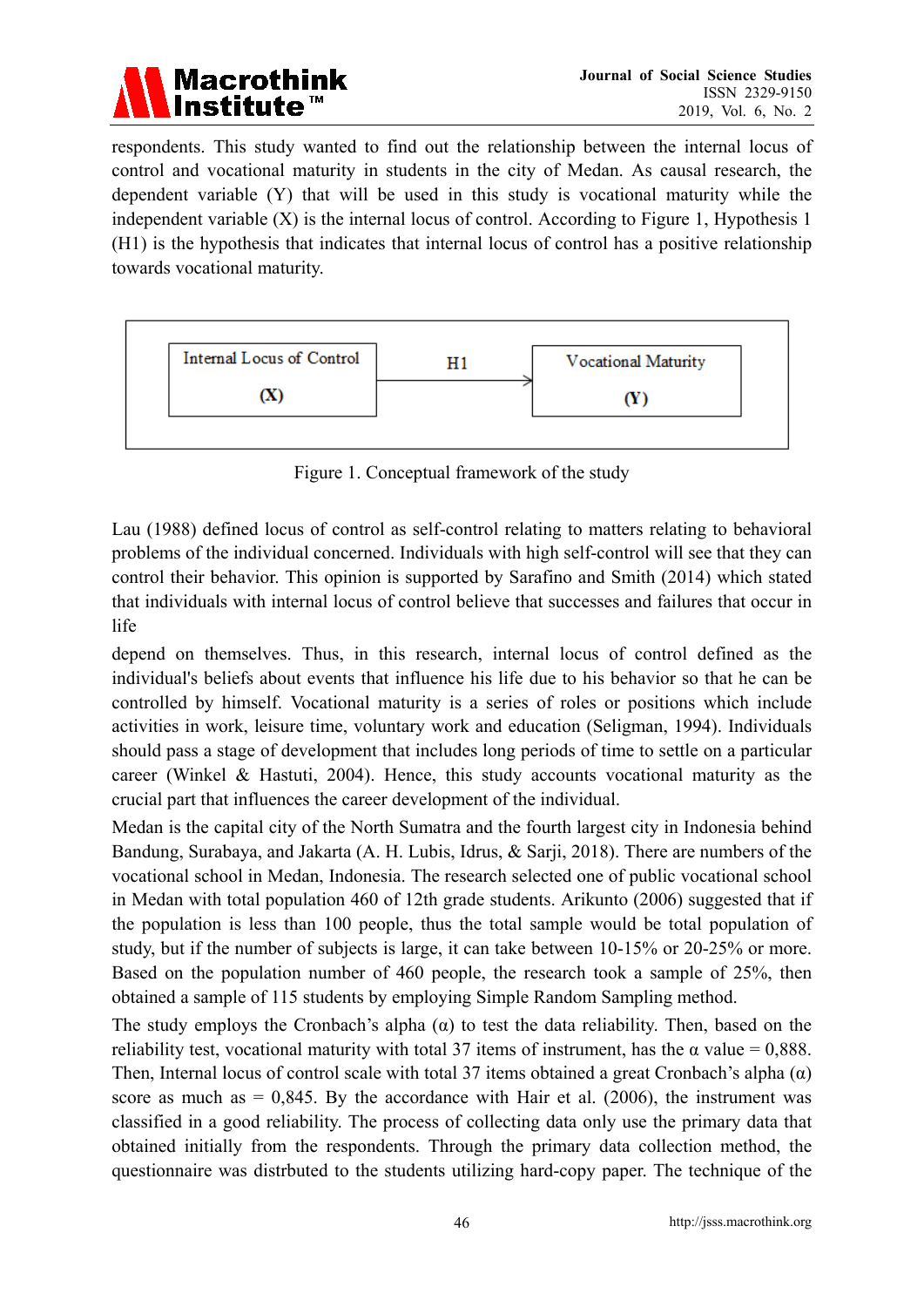

analysis that will be used in this study is the Pearson Correlation. The method is a statistical analysis techniques to test correlative oriented hypotheses in order to see the relationship between one independent variable and non-independent variables (Lubis & Osman, 2015).

# **4. Results and Discussion**

The results of the analysis with the Product Moment correlation analysis method shows that there is a positive relationship between internal locus of control and vocational maturity, with the value of  $r_{xy}$  coefficient = 0.562 with a significant *p* value = 0.000 < 0.050. Thus, the Hypothesis 1 (H1) proposed that higher internal locus of control resulting the higher vocational maturity and it is fully accepted. The summary of the result is illustrated in Table 2.

|  |  | Table 2. Pearson correlation result |  |
|--|--|-------------------------------------|--|
|--|--|-------------------------------------|--|

| <b>Statistic</b> | Coefficient $(r_{xy})$ | <b>Coefficient Determination</b> $(r^2)$ | P value |
|------------------|------------------------|------------------------------------------|---------|
| $X - Y$          | 0.562                  | 0.316                                    | 0.000   |

The determinant coefficient  $(r^2)$  of the relationship between the independent variable X and the dependent variable Y is equal to  $r^2 = 0.316$ . This shows that internal locus of control contributes to vocational maturity of 31.6%. Based on the results of this study, the proposed hypothesis was yet declared accepted. Based on data analysis, as seen from descriptive analysis, it is known that the empirical mean of the internal locus of control variable is 113.26, whereas for vocational maturity variables, the empirical mean is 116.83.

The results of this study are in accordance with the results of previous studies (Akpochafo, 2017; Bahtiar, 2017; Munawir et al., 2018; Ulas & Yildirim, 2018; Zahra & Malik, 2018) that showed a positive and significant relationship between internal locus of control and vocational maturity. Based on the description, it was concluded that research and hypotheses were accepted.

# **5. Conclusion**

Based on the results obtained in this study, it can be concluded as follows: There is a positive relationship between internal locus of control and vocational maturity ( $r_{xy}$  = 0.562 with *p value* = 0.000 < 0.050). Thus, it is a positive relationship between internal locus of control and vocational maturity of students, where the higher the internal locus of control, the vocational maturity of students is also higher, and vice versa if the student's internal locus of control is low then vocational maturity of students is too low.

A contribution given by internal variable locus of control with vocational maturity is 31.6% of the percentage of this contribution, so there is still 68.4% influence from other factors besides the vocational maturity.

# **References**

Akpochafo, G. O. (2017). Locus of Control as Correlate of Career Decision Making among Secondary School Students in Delta State of Nigeria. *Journal of Educational and Social Research, 7*(2), 25-30. https://doi.org/10.5901/jesr.2017.v7n2p25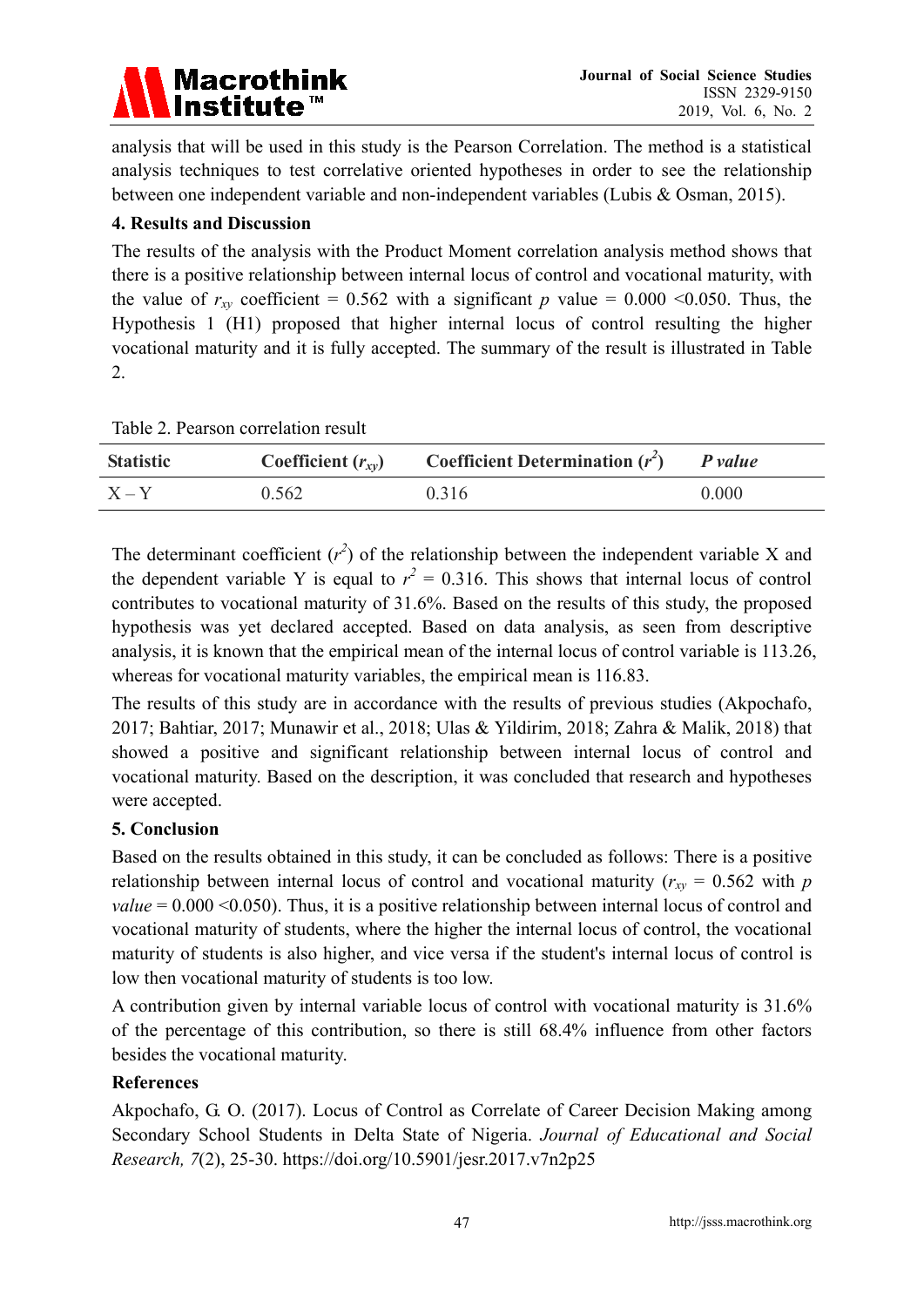

Arikunto, S. (2006). Prosedur penelitian suatu pendekatan praktik. *Jakarta: Rineka Cipta*.

Bahtiar, M. D. (2017). The Influence Of Locus Of Control, Self-Efficacy, And Accounting Achievement Learning On Accounting Career Maturity Of The Twelfth Grade Students Of The Accounting Program In Private Vocational High Schools. *International Journal of Education, 10*(1), 53-59. https://doi.org/10.17509/ije.v10i1.4679

Erman, K. A., Sahan, A., & Balci, Y. K. (2015). The Vocational Maturity of School of Physical Education and Sports Students. *Procedia-Social and Behavioral Sciences, 174*, 2380-2383. https://doi.org/10.1016/j.sbspro.2015.01.904

Hair, J. F., Black, W. C., Babin, B. J., Anderson, R. E., Tatham, R. L., & others. (2006). Multivariate data analysis (Vol. 6). Upper Saddle River, NJ: Pearson Prentice Hall.

Heusdens, W. T., Baartman, L. K. J., & de Bruijn, E. (2018). Knowing everything from soup to dessert: an exploratory study to describe what characterises students' vocational knowledge. *Journal of Vocational Education & Training*, 1-20. https://doi.org/10.1080/13636820.2018.1437065

Holmegaard, H. T., Ulriksen, L. M., & Madsen, L. M. (2014). The process of choosing what to study: A longitudinal study of upper secondary students' identity work when choosing higher education. *Scandinavian Journal of Educational Research*, *58*(1), 21-40. https://doi.org/10.1080/00313831.2012.696212

Komandyahrini, E. (2008). Hubungan Self Efficacy dengan Kematangan dalam Memilih Karir Siswa Program Percepatan Belajar. *Jurnal Keberbakatan Dan Kreativitas, 2(1)*, 1-12.

Lau, R. R. (1988). Beliefs about control and health behavior. In *Health Behavior* (pp. 43-63). Springer. https://doi.org/10.1007/978-1-4899-0833-9\_3

Lubis, A. H., Idrus, S. Z. S., & Sarji, A. (2018). ICT Usage Amongst Lecturers and Its Impact Towards Learning Process Quality, *34*(1), 284-299.

Lubis, Z., & Osman, A. (2015). *Statistik dalam Penyelidikan Sains Sosial: Aplikasi dan Falsafah*. Penerbit Universiti Malaysia Perlis.

Munawir, M., Yusuf, A. M., Effendi, Z. M., & Afdal, A. (2018). Internal Locus of Control and Self-Concept as Factors Affecting the Career Maturity of High School Students. *International Journal of Research in Counseling and Education*, *1*(2), 24-31. https://doi.org/10.24036/0018za0002

Rotter, J. B. (1954). Social learning and clinical psychology.

Sarafino, E. P., & Smith, T. W. (2014). *Health psychology: Biopsychosocial interactions*. John Wiley & Sons.

Seligman, L. (1994). *Developmental career counseling and assessment*. Sage Publications, Inc.

Solomon, D., & Oberlander, M. I. (1974). Locus of control in the classroom. *Psychological Concepts in the Classroom. New York: Harper & Row*, 119-150.

Super, D. E. (1953). A theory of vocational development. *American Psychologist*, *8*(5), 185. https://doi.org/10.1037/h0056046

Ulas, O., & Yildirim, \.Ibrahim. (2018). Influence of locus of control, perceived career barriers, negative affect, and hopelessness on career decision-making self-efficacy among